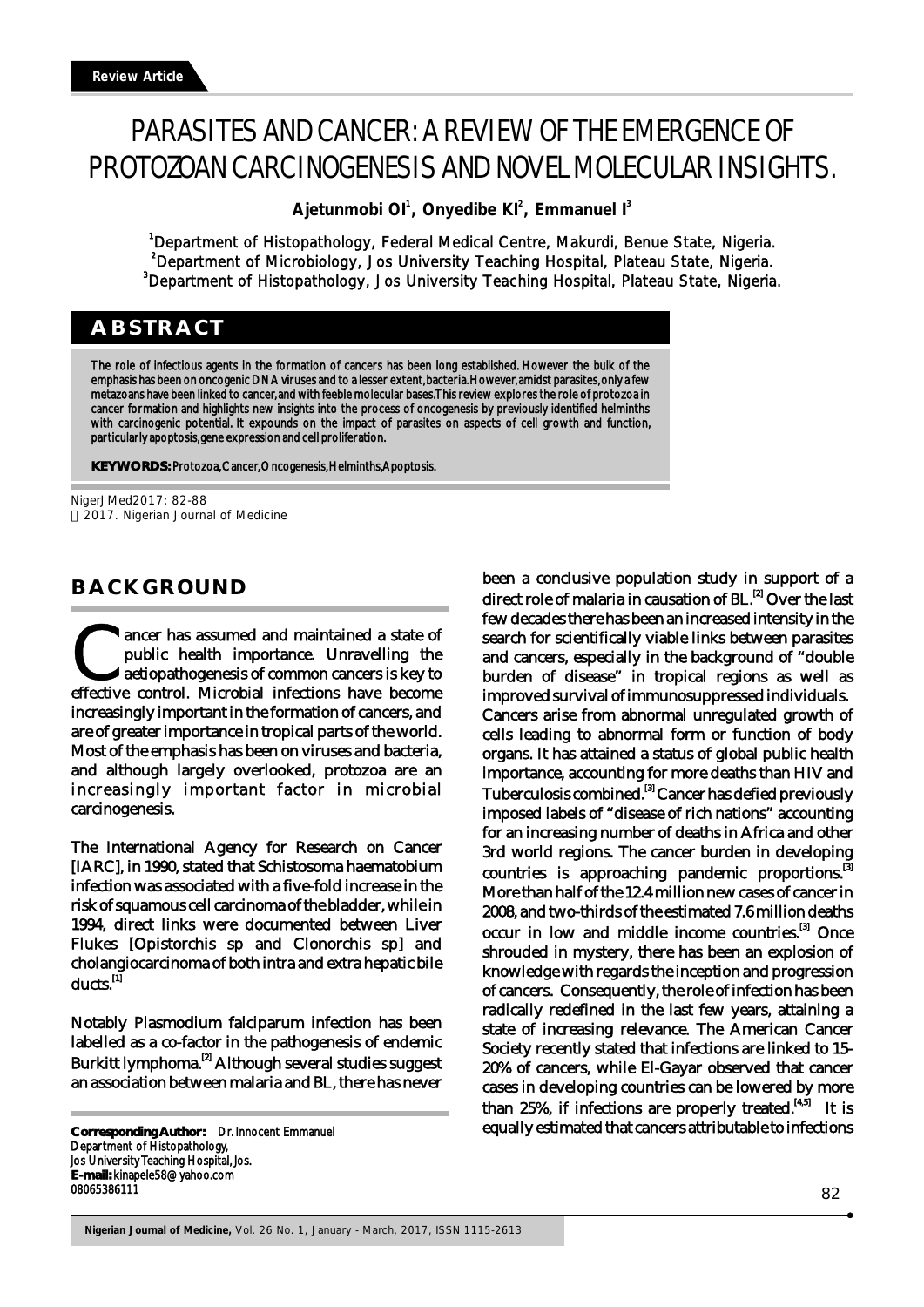accounted for 17.8% of global cancer burden, while there would be 7.7% less cancer cases in the developed world if associated infections were treated or prevented.<sup>[6]</sup> Notably, it has been documented that cancers due to infections are progressively increasing.<sup>[7]</sup>

Infectious agents have been known to incite a chronic inflammatory response with generation of genotoxic free radicals, an altered internal milieu of cytokines stimulating rapid cell turnover and metaplastic change.<sup>[8]</sup> These create a biological setting predisposing to genetic damage and impaired DNA repair. However, microbial pathogens are now known to directly cause DNA mutations, cell cycle modulation, dysregulation of DNA and resistance to apoptosis.  $^{[9]}$  A larger part of the available literature on infection associated cancers has revolved around the role of viruses and bacteria. Insomuch that it has been once stated that "the classic theory of carcinogenesis revolves around radiation, chemicals and viral infection".<sup>[10]</sup> Helminths, on the other hand, are largely believed to largely cause self limiting infectious ailments, save in states of immunosuppression where the prognosis is worsened by an impaired immune response. Amidst parasites/helminths, only multicellular metazoans such as liver flukes and Schistosomes are presently recognized by the International Agency for Research in Cancer [IARC] to have established roles in carcinogenesis.<sup>[1]</sup>

The first link between parasites and cancers was first highlighted by Fibiger in 1926.<sup>[11]</sup> He observed that mice infected with Spiroptera later developed gastric cancer. This was later disproved by other researchers.<sup>[11]</sup> However, this heightened the interest in the possible role of protozoa in cancers and has led to the unearthing of numerous new concepts about the impact of protozoa in the formation and progression of cancers. Recent research has led to an increase in the number of protozoan pathogens with suspected or confirmed roles as carcinogens. In the same vein, molecular changes that underlie the neoplastic changes seen in a background of known parasitic carcinogens have been unravelled a step further. This article will look at new molecular pathways implicated in parasite induced carcinogenesis, particularly with regards cell cycle regulation, apoptosis, and DNA repair, while exploring links between recently unassociated protozoans and cancers. It equally seeks to strengthen the case for increased surveillance, prophylaxis and treatment of parasitic infection as part of cancer control and prevention.

#### **METHOD OF REVIEW**

To review relevant literature on the role of parasites in the formation of cancers, emphasizing largely overlooked protozoa and recently elucidated molecular pathways in both protozoan and metazoan carcinogenesis, we conducted a database search (on Pub Med and Google Scholar) using broad terms related to the intended review such as Parasites and Cancer, Carcinogenic Protozoa, Molecular basis of Parasitic Carcinogenesis. Etc. references in the identified articles were also screened. A total of 79 articles published in English were found, of which 11 were unobtainable. Articles found were screened for content and relevance. Of the 68 articles identified, 65 were found relevant and referenced.

#### **PROTOZOA AND THEIR NOVEL PATHWAYS OF TUMORIGENESIS**

#### **Cryptosporidium parvum**

This unicellular protozoan is a genus of Apicomplexa and class Sporozoa that causes infections of the gastrointestinal and respiratory tracts.<sup>[12]</sup> It's a frequent cause of diarrhea in both immunocompetent and immune deficient individuals. Its presence however, carries a higher risk of colorectal malignancy in severe immunosuppression. [13] A study in Poland showed that Cryptosporidium parvum was seen in 18% of cases of colorectal cancer, while a study by El-gayar observed that in mice having cryptosporidiosis, adenomas and invasive neoplasia were detected in the stomach  $\frac{1}{2}$  duodenum and ileocecal region.<sup> $[5,14]$ </sup> A study in Egypt observed dysplastic changes in 80% of colonic biopsies of rats infected with Cryptosporidium parvum , while Certad documented an increase in mitosis, alongside low and high grade intra epithelial neoplasia in different areas of the digestive tract.<sup>[14,15]</sup>

Increased mitosis was demonstrated on a molecular level in studies by Certad, which show enhanced staining with Ki-67, [a marker of mitosis] while an increased expression of the cell cycle protein, Cyclin D1 was observed in an animal study by Abdou et al.<sup>[14,15]</sup> Several other studies have documented alterations in the expression of inhibitors of apoptosis such as Bcl2, as well as activation of the pro-mitotic NF-kappab system.  $[16,17]$  These various molecular changes drive cellular proliferation. Nonetheless, Cryptosporidium could have pro or anti apoptotic effects depending the stage of its life cycle.<sup>[16,17,18]</sup> At its trophozoite stage it inhibits apoptosis, while it promotes apoptosis at the sporozoite and merozoite stages.<sup>[16]</sup>

#### **Toxoplasma gondii**

Toxoplasma gondii is a coccidian unicellular protozoan of the class Sporozoa and genus Toxoplasma. The first recorded relationship between this obligate intracellular parasite and neoplasia was in 1967.<sup>[5]</sup> A positive correlation between the prevalence of Toxoplasma gondii and brain cancer in adults has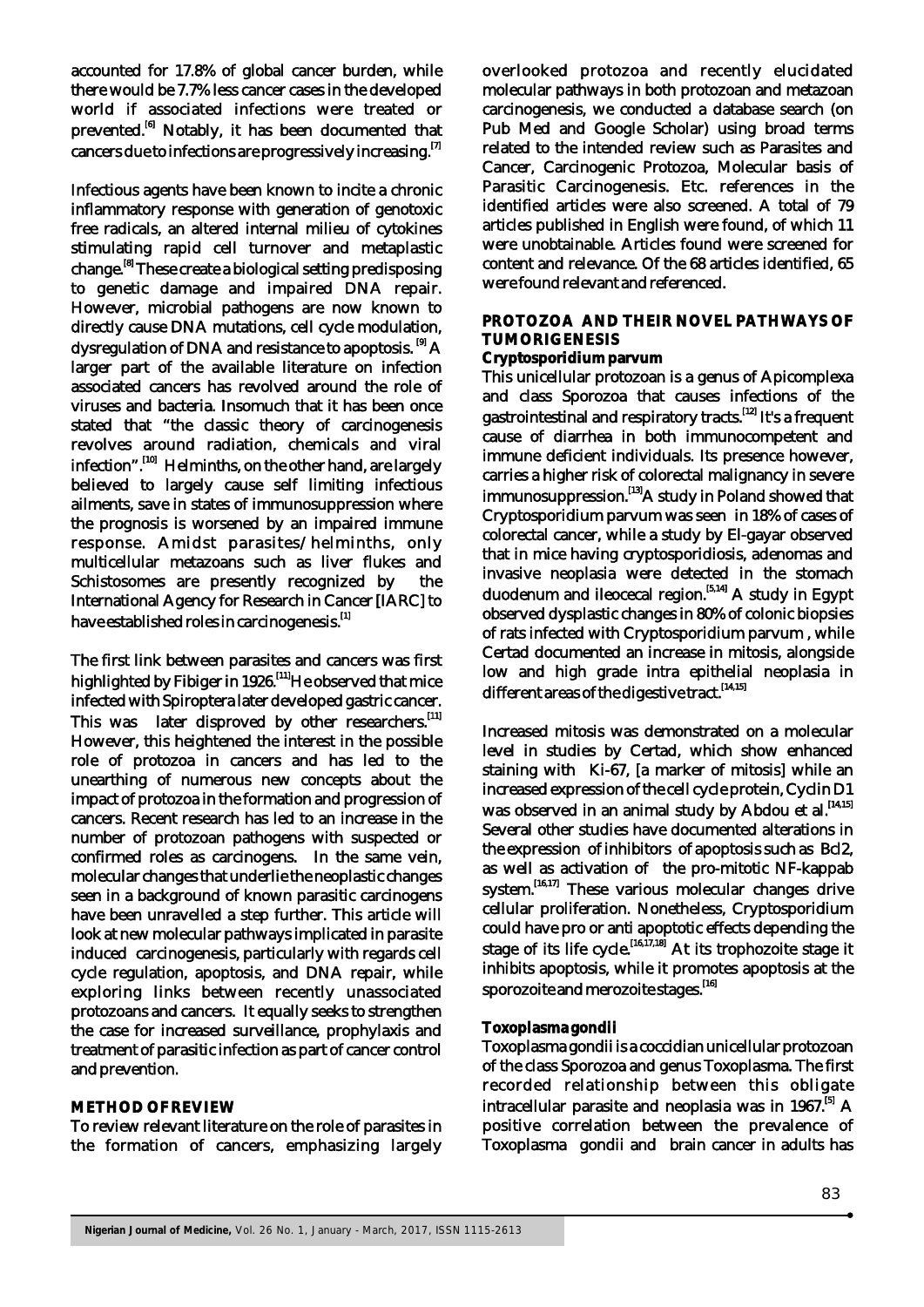been demonstrated in 37 countries, while in France, an increased seroprevalence of Toxoplama gondii has been shown to be associated with increased brain cancer mortality.<sup>[9, 19]</sup> While elevated levels of anti Toxoplasma gondii antibodies have been seen in cases of meningioma and glioma, El-Gayar also documented increased risks for Hodgkin's and intraocular lymphomas in patients infected with the protozoan.<sup>[5,</sup> <sup>19,20]</sup> In Korea, the incidence of both primary and metastatic brain tumors were observed to be significantly higher in individuals infected with this intracellular protozoan.<sup>[21]</sup> In addition, the Chinese study by Yuan et al demonstrated an increase in the incidence of Nasopharyngeal and rectal carcinomas in the presence of Toxoplasmosis.<sup>[22]</sup>

Toxoplasma persists in brain tissue within neurons, macrophages and pseudocysts, thus triggering a chronic inflammatory state. It is also known to alter host cell signaling, motility and morphology.<sup>[23]</sup> Molecular studies have demonstrated that Toxoplasma turns host cells resistant to apoptosis by impairing activation of pro-apoptotic molecules such as caspase-8, Bax and Bak while promoting the actions of anti apoptotic agents Bcl2 and Bfl1. $[24]$  It sequesters the inhibitor component of NFkB, thus unleashing its pro-  $\frac{1}{2}$  mitotic functions.<sup>[23]</sup> This protozoan has also been demonstrated to gain control of host cells, and up regulates miR-1792 cluster which is associated with brain cancers.<sup>[25]</sup> This cluster of micro-RNAs is pivotal to the regulation of the cell-cycle, proliferation and apoptosis.<sup>[26]</sup> Its dysregulation has been equally strongly linked to haematopoietic and solid cancers, insomuch that it is equally referred to as "oncomir- 1".<sup>[26]</sup> Cells infected with Toxoplasma have been shown to be resistant to Fas-dependent and Fas-independent pathways of Cytotoxic T cell induced apoptosis.<sup>[24]</sup> Bradyzoites of this organism have been demonstrated to impede apoptosis following exposure to UV and gamma irradiation, toxins and deficiency of growth  $\overline{\text{factors}}$ . [27-29] The growth effects of Toxoplasma have been demonstrated to vary, depending on its developmental stage. Latent slow growing bradyzoites induce gene dysregulation to a lesser extent than faster growing tachyzoites.<sup>[23]</sup>

# **Trichomonas vaginalis**

This protozoan is a pear shaped flagellated organism of the class Mastigophora, and genus Trichomonas is known to cause vaginitis in females and urethritis in males.<sup>[12]</sup> It has recently been linked to two malignancies of the reproductive tract, cervical cancer in females and prostate cancer in males. In the United states and Canada, the incidence of cervical cancer was said to be three times higher in persons with infection with T.vaginalis while infection with the organism was observed in 4-5% of cervical cancer cases in China.<sup>[5, 30]</sup> Seropositivity for T.vaginalis was associated with a statistically significant elevation in the risk of metastatic cancer of the prostate.  $[31,32]$  African Americans who have the highest risk of carcinoma of the prostate, equally have the highest incidence of trichomoniasis, while the level of serum antibodies against a-actinin protein [derived from T.Vaginalis] correlates with an increased risk of having prostate  $cancer.$ <sup>[23, 31]</sup>

Upon adherence and entry into Prostatic Epithelial cells [PECs], this organism triggers proto-oncogenes such as [c-myc, PIM1 and HMGA1], which drive limitless cell proliferation.<sup>[5]</sup> T.vaginalis has also been demonstrated to alter the expression of junctional proteins such as E-cadherin, Occludin, and ZO-1.<sup>[5]</sup> A T.vaginalis protein, homologous to Human Macrophage Inhibitory Factor [MIF] has been identified in infected cells. [32] This protein, called TvMIF triggers pathways involved in cell proliferation and inflammation. TvMIF activates the anti-apoptotic Akt pathway via silencing of the pro-apoptotic BAD protein.<sup>[32]</sup> Its human homologue has been implicated in oncogenic transformation, as over expression has been observed in various human cancers. Interestingly, MIF over expression interferes with p53 activity, thus promoting accumulation of oncogenic mutations.<sup>[33]</sup>

With regards cervical cancer, a study by Donders observed that T. Vaginalis infection correlated positively with both low risk and high risk HPV infection.<sup>[34]</sup> Infection with this protozoan was associated with a slightly higher rate of Atypical Squamous Cells of Undetermined Significance [ASCUS] when co-existing with High Risk HPV than when only the viral infection is present.<sup>[34]</sup> As only 1% of HSIL cases seen in this study harbored the protozoan, it's unlikely that the organism has a significant role in its pathogenesis.<sup>[34]</sup>

# **Theileria spp**

Theileria is a genus of parasitic protozoan that belongs to the phylum Apicomplexa and is closely related to Plasmodium. This intracellular protist is known to cause significant disease and death in both man and cattle, in Africa and Asia.<sup>[23]</sup> Theileria incites reversible transformation of leucocytes, and induces lymphoproliferative diseases, which is often lethal.<sup>[35]</sup>

Theileria is equally known to induce the inhibition of apoptosis. It effects its anti apoptotic effect via the activation of NF-kb sequestering [and thus inhibiting] the TP53 protein.  $[23,35,36]$  It equally enhances the secretion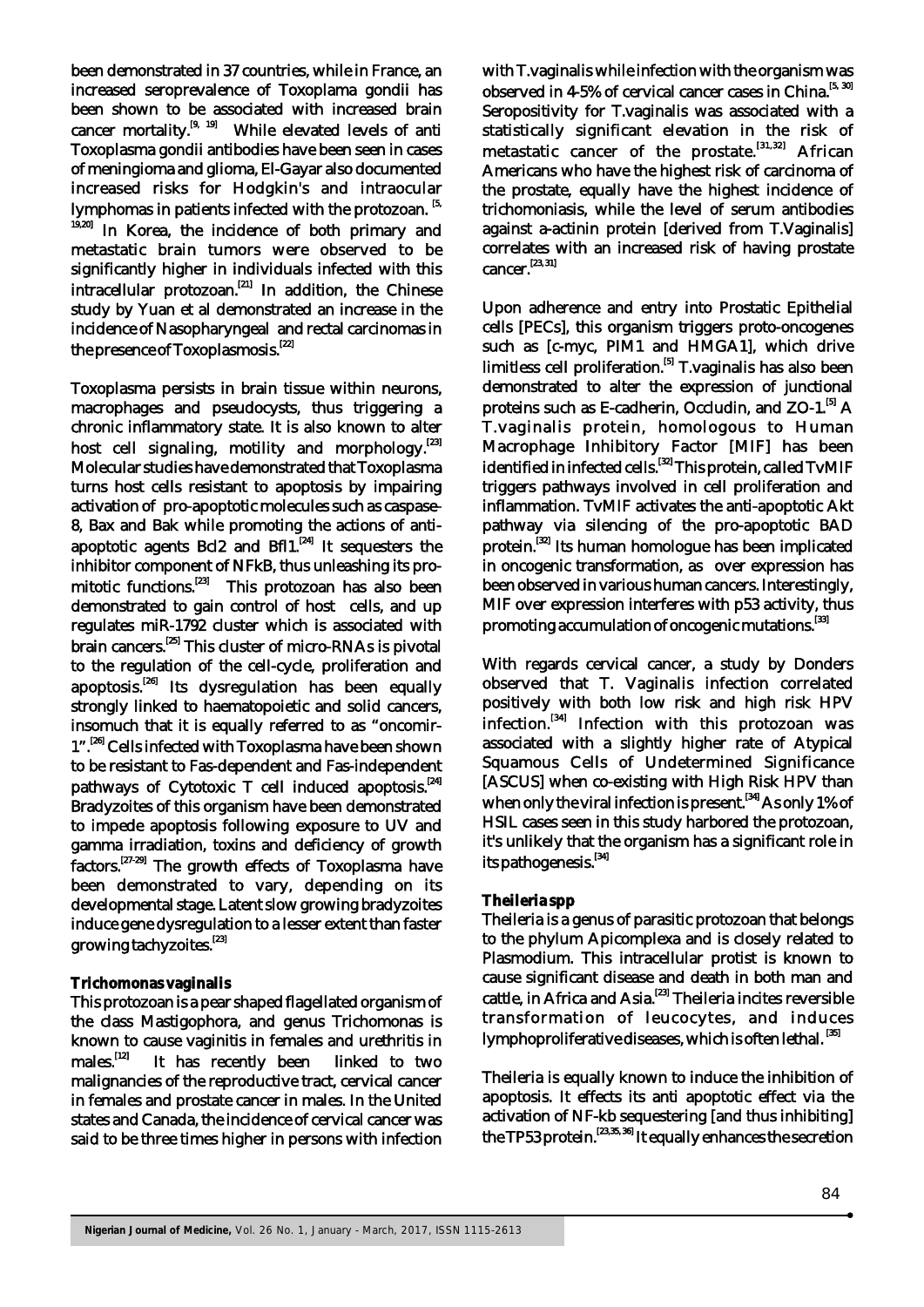of Granulocyte Monocyte-Colony Stimulating Factor [GM-CSF] which stimulates host cell proliferation. This cytokine [GM-CSF] induces the oncogene c-Myc, while constitutive activation of the oncogene C-jun kinase has also been documented.<sup>[37-39]</sup> Theileria spp has also been known to alter host cell cytoskeleton, increasing the motility of host cells, causing them to behave as leukocyte metastasis.<sup>[23]</sup>

## **Blastocystis hominis**

Blastocystis Hominis is a protozoan intestinal parasite belonging to the Blastocystis genus of Stramenopilesvast array of organisms including brown algae, water molds, and diatoms. It has a widespread geographic distribution and is found in countries of all income levels across the world.  $[40]$  This genus of single celled parasites is the most common protozoan infection in the United States. Infection rates vary from about 23% in the States to up to 100% in less developed nations.<sup>[41]</sup> It's a very common cause of GI symptoms in cancer patients and the immunosuppressed.<sup>[42]</sup> A study carried out in Malaysia observed that 21.08% of patients with colorectal cancer were positive for Blastocystis infection.<sup>[43]</sup>

Blastocystis sp has been demonstrated to facilitate the growth of colorectal cancer cells in-vitro.  $^{[43]}$  This promitotic impact is mediated through two modalities. Firstly, cells of a colorectal carcinoma express higher levels of Interleukins 6 and 8 in the presence of Blastocystis. Signalling induced by these cytokines lead to increased cell turnover and impaired apoptosis. [42] In the same vein, dysregulation of the p 53 gene and an impaired immune response [due to altered secretion and action of Interferon gamma], contribute to growth of colonic cancer cells.<sup>[43]</sup>

## **Plasmodium falciparum**

Alongside Epstein Barr Virus infection, holoendemic malaria, caused by Plasmodium falciparum infection, has strong but unproven links to Burkitt lymphoma.<sup>[44]</sup> Recently, Cysteine rich interdomain region 1a[CIDR-1a], a microbial protein found on the surface of infected erythrocytes has been demonstrated to interact with B lymphocytes. This induces B lymphocyte proliferation,  $cytomegaly$ , and secretion of immunoglobulins. $^{[45,46]}$ . This molecule has also been documented to protect B cells from apoptosis.<sup>[45]</sup>

## **NEW ROLES FOR ESTABLISHED PARASITIC CARCINOGENS**

#### **Schistosoma haematobium**

Its long standing links to the causation of Squamous cell carcinoma of the bladder notwithstanding, Schistosoma haematobium has recently been linked to cancers of the prostate and squamous cell carcinoma of the cervix.  $[47-50]$  Further insight into the oncogenic potential of this trematode has emerged, as a number of studies have uncovered key molecular events such as activation of the H-Ras oncogene and inactivation the tumour suppressors p53 and Retinoblastoma [Rb] genes have been observed in cases of Schistosomiasis associated with cancer of the bladder.<sup>[51,52, 53]</sup>

#### **Schistosoma mansoni and Schistosoma japonicum**

Although Schistosoma haematobium appears to be the only member of this specie that has an established role in cancer formation. The documented link between infection by this trematode and squamous cell carcinoma of the bladder has affirmed its status as a carcinogen. Interestingly, new insights have merged on the relationship between other members of this specie and cancers. Fifty one [51%] of cases of Hepatocellular Carcinoma [HCC] seen in Japan, had infection with Schistosoma japonicum.<sup>541</sup> A post mortem study involving 571 autopsies demonstrated an increased incidence of Schistosomiasis among cases of HCC.<sup>[54]</sup> This malignancy appears early and in larger numbers  $\frac{1}{100}$  in experimental S.jap infection.<sup>[55]</sup> In China, a case control analysis showed a strong association between Schistosoma japonicum infection and rectal carcinoma but no association with Colonic Carcinoma.<sup>[55]</sup>

There have been isolated case reports linking Schistosoma mansoni and cancer of the prostate, whereas the organism also has a direct association with HCC. A study of 1577 spleen biopsies from patients with Schistosoma mansoni infection showed the presence of follicular lymphomas.<sup>[6]</sup> Patients with Schistosoma japonicum have higher rates of infection with Hepatitis B and Hepatitis C viruses. This can be partly explained by the increased use of parenteral medication and blood transfusions. In addition cell mediated immunity in active Schistosoma japonicum, thus promoting chronic infection by these viruses.<sup>[55]</sup> Mostafa in Egypt, observed a direct relationship between chronic Schistosomiasis and Hepatocellular carcinoma, that wasn't restricted to its potentiating of viral hepatitis.<sup>[56]</sup>

Altered expression of the tumour suppressor protein p53 in cases of colorectal cancer associated with schistosomal colitis indicates that it is an early/inciting event in the development of colorectal cancer.  $[54,57]$ Schistosoma mansoni impairs the functions of cytochrome enzymes, cytoP450, cyto b-5 and NADPH cyto reductase activity, all leading to enhanced effects of aflatoxin on the liver.<sup>[6]</sup>

## **Opistorchis viverrini**

Opistorchis viverrini, known to be a causative agent of bile duct cancer, has been demonstrated to secrete a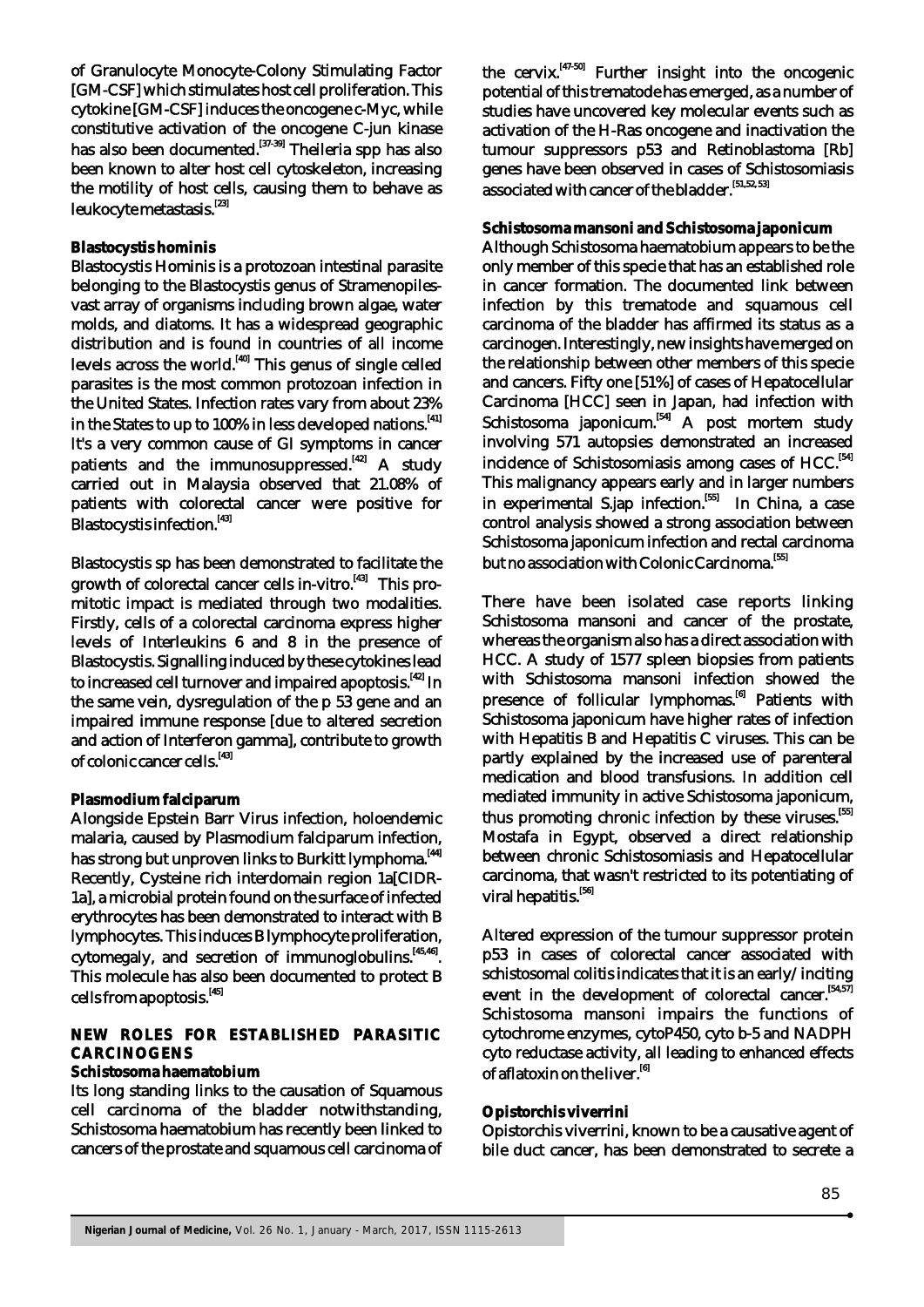protein, Granulin[Ov-GRN-1], which is reported to be the only helminth induced growth factor known to induce proliferation of mammalian cells.<sup>[58, 59]</sup> Its human homologue, Human GRN is known to inhibit apoptosis, induce angiogenesis , tumour invasion and anchorage independence. [59,60]

## **Taenia solium**

Neurocysticercosis is the most common parasitic  $\frac{1}{\sqrt{6}}$  infection of the central nervous system.  $\frac{1}{\sqrt{6}}$  Caused by the tapeworm Taenia solium, it has been associated with gliomas of the central nervous system. The association between neurocysticercosis and gliomas has been mostly reported in endemic regions.  $^{[61, 62]}$  A number of studies have demonstrated direct and indirect links between neurocyctcercosis and gliomas. It has been hypothesized that the chronic inflammation induced by the parasite may cause cellular proliferation and increases the risk of mutations. Conversely, some authorities have suggested that the neurocysticercosis was a consequence rather than a cause of the formation of gliomas.<sup>[61, 62]</sup> This disproved hypothesis was hinged on the suggestion that the immunosuppressed state induced by the cancer would promote the growth of cysticerci.<sup>[63,64]</sup>

## **CONCLUSION**

With increased sensitivity and specificity of laboratory techniques and the consequent proficiency in demonstrating alteration of cell proliferation and apoptosis, the role of protozoa in cancer formation has been established. Inasmuch as this could partly explain the sustained increase in the number of malignancies seen in Sub Saharan Africa and other tropical regions of the world, it equally signals the need to screen for cancer associated parasites and treat/give prophylaxis.<sup>[7]</sup>

The multi-step nature of microbial/protozoan carcinogenesis provides ample opportunities for interventions to mitigate/prevent cancer.<sup>[65]</sup> Antimicrobial treatments have a favourable effect on prognosis in cancers and Oncologists will benefit from an understanding of the mechanisms of infected related carcinogenesis to develop novel effective cancer control strategies. In the same vein, a much more robust investment of resources should be made in the screening and treatment of chronic parasitic infection, as well as a heightened index of suspicion of incipient neoplastic transformation in a background of such infections.

#### **Conflict(s) of interest:**

The authors hereby declare that there are no conflicts of interest regarding the publication of this paper

- 1. IARC working group on the evaluation of carcinogenic risks to humans. Schistosomes, liver flukes and Helicobacter pylori. IARC Monogr Eval Carcinog Risks Hum. 1994;61:1-241.
- 2. Orem J,Mbidde EK, Lanbert B, de Sanjose S, Weiderpass E. Burkitts lymphoma in Africa, a review of the epidemiology and aetiology. Afr Health Sci. 2007;7(3):166-175.
- 3. CanTreat International. Scaling up cancer diagnostics in developing countries: what we can learn from the HIV/AIDS epidemic. Ann Oncol. 2010;21(4):680-682.
- 4. American Cancer Society. Can Infections lead to cancer. Available from: www.cancer.org. [updated 4/47/2015;cited 14/12/205]
- 5. El-Gayar, Mahmoud MM. Protozoa and carcinogenesis. Parasitol United J. 2014;7:80-85.
- 6. Benamrouz S, Conseil V, Creusy C, Calderon E, Decais E, Certad G. Parasites and malignancies,A Review, with emphasis on digestive cancer induced by Cryptosporidium Parvum(Alveolata: Apicomplexa). Parasite. 2012;19:101-115.
- 7. Shanju S. Parasites and cancer-A molecular insight. Glob J Parasitol. 2015;1:1-7.
- 8. Kumar V, Abbas A, Aster JC. Neoplasia.In: Robbins and Cotran Pathologic basis of disease[Internet] Canada: Elsevier.9th.[266-340]
- 9. Alibek K, Kakpenova A, Baiken Y. Role of infectious agents in the carcinogenesis of brain and head and neck. Infect Agent Cancer. 2013;8(7):1-9.
- 10. Maeda H. Carcinogenesis via microbial infection. Gan To Kagaku Ryoho 1998;25(10):1474-1485.
- 11. Peterson RM, Weidener N. Gastrointestinal neoplasia associated with bowel parasitosis: Real or imaginary? J Of Trop Med. 2011;2011.doi:10.1155/2011/234254.
- 12. Mahan SC. Protozoans. In Gladwin M, Trattler B. Clinical Microbiology made ridiculously simple. 4th Edition;2007;Miami; MedMaster.324-349
- 13. Abdou AG, Harba NM, Afifi AF, Elnaidany NF. Assessment of Cryptosporidium parvum infection in immunocompetent and immunocompromised mice and its role in triggering intestinal dysplasia. Int J O Inf Dis. 2013;17:593-600.
- 14. Sulzyc-Bielicka V, Kuzna-Grygiel W, Kolodziejczyk L, Bielicki D, Kladny J, Stepien-Korzonek M et al. Cryptosporidiosis in patients with colorectal cancer. J Parasitol. 2007;93(3):722- 724.
- 15. Certad G, Ngouanesavanh T, Guyot K, Gantois N, Chassat T, Mouray A et al. Cryptosporidium parvum, a potential cause of colonic adenocarcinoma. Infect Agent Can.2007;2(22).
- 16. Mele R, Morales MAG, Tosini F, Pozio E. Cryptosporidium parvum at different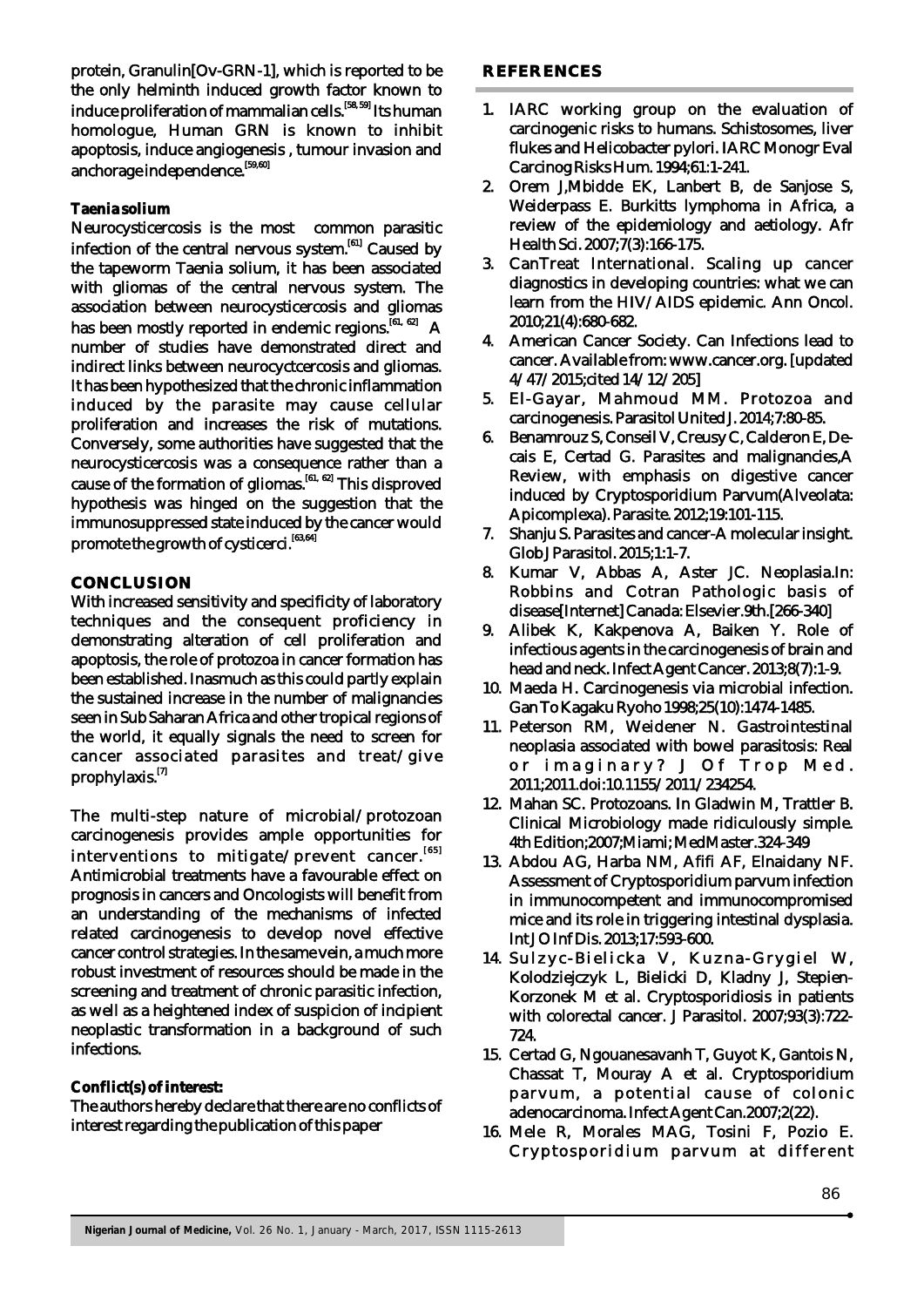developmental stages modulates host cell apoptosis in vitro. InFect Immun.2004;72(10):6061- 6067.

- 17. Liu J, Deng M, Lancto CA, Abrahamsen MS, Rutherford MS, Enomoto S. Biphasic modulation of apoptotic pathways in Cryptosporidium parvum infected human intestinal epithelial cells. Infect Immun.2009;77(2):837-849.
- 18. Chen XM, Levine SA, Splinter PL, Tietz PS, Ganong AL, Jobin C et al. Cryptosporidium parvum activates nuclear factor kappa B in biliary epithelia, preventing apoptosis. Gastroenterology. 2001;120(7):1774-17783.
- 19. Thomas F, Lafferty KD, Brodeur J, Elgeuro E, Gauthier-Clerc M, Misse D. Incidence of adult brain cancers is higher in countries is higher in countries where the parasite Toxoplasma gondii is common. Biol Lett 2012; 8:101-103.
- 20. Ryan P, Hurley SF, Johnson AM, Salzberg M, Lee MW, North JB et al. Tumours of the brain and the presence of antibodies to Toxplasma gondii. Int J Epidemiol. 1993;22:412-419.
- 21. Jung BK, Song H, Kim MJ, Cho J, Shin EH, Chai JY. High Toxoplasma gondii seropositivity among brain tumor patients in Korea. Korean J Parasitol. 2016;54(2):201-204.
- 22. Yuan Z, Gao S, Liu Q, Xia X, Liu X, Liu B, et al. Toxoplasma gondii antibodies in cancer patients. Cancer Lett.2007;254:71-74.
- 23. Silmon de Monerri NC, Kim K. Pathogens hijack the epigenome A New Twist on Host-Pathogen Interactions. Am J Pathol. 2014;184:897-911.
- 24. Thirugnanam S, Rout N, Gnanasekar M. Possible role of Toxoplasma gondii in brain cancer through modulation of host micro RNAs. Infect Agent Cancer. 2013;8:8.
- 25. Zeiner GM, Norman KL, Thomson JM, Hammond SM, Boothroyd JC. Toxoplasma gondii infection specifically increases the levels of key host MicroRNAs. PloS ONE. 2010;5(1).
- 26. Mogilyansky E, Rigoustsos I. The mir 17/92 cluster: a comprehensive update on its genomics, genetics, functions and increasingly important and numerous roles in health and disease. Cell Death Differ. 2013;20:1603-1614.
- 27. Laliberte J, Carruthers VB. Host cell manipulation by the human pathogen Toxoplasma gondii. Cell Mol Life Sci. 2008;65(12):1900-1915.
- 28. Carmen JC, Hardi L, Sinai AP. Toxoplasma gondii inhibits ultraviolet light induced apoptosis through multiple interactions with the mitochondrion-dependent programmed cell death pathway. Cell Microbiol. 2006;8(2): 301-315.
- 29. Nash PB, Purner MB, Leon RP, Clarke P, Duke RC, Curiel TJ. Toxoplasma gondii infected cells are resistant to multiple inducers of apoptosis. J Immunol. 1998; 160:1824-1830.
- 30. Sayed el-Ahl SA, el-Wakil HS, Kamel NM, Mahmoud MS. A Preliminary study on the relationship between Trichomonas vaginalis and cervical cancer in Egyptian women. J Egypt Soc Parasitol. 2002;32(1):167-168.
- 31. Sutcliffe S, Naece C, Magnuson NS, Reeves R, Alderete JF. Trichomoniosis, a common curable STI and Prostate carcinogenesis-A proposed molecular mechanism. PLoS Pathog. 2012;8(8).
- 32. Twu O, Donders D, Vu A, Mercer F, Stevens GC, de Miguel N, et al. Trichomonas vaginalis homolog of macrophage migration inhibitory factor induces prostate cell growth invasiveness and inflammatory responses.PNAS. 2013;111(22):8179- 8184.
- 33. Fingerle-Rowson G PO. MIF coordinates the cell cycle with DNA damage checkpoints. Lessons from knockout mice models. Cell Division. 2007;2(22).
- 34. Donders GGG, Depuydt CE, Bogers JP, Vereecken AJ. Association of Trichomonas vaginalis and Cytological Abnormalities of the Cervix in Low Risk Women. PloS ONE. 2013;8(12):e86266.
- 35. Dobbelaere D, Heussler V. Transformation of leukocytes by Theileria parva and T. annulata. Annu Rev Microbiol. 1999;53:1-42.
- 36. Heussler VT, Machado JJ, Fernandez PC, Botteron C, Chen CG, Pearse MJ et al. The intracellular parasite Theileria parva protects infected T cells from apoptosis. Proc Natl Acad Sci U S A. 1999;96:7312-7.
- 37. Lizundia R, Chaussepied M, Huerre M, Werling D, Di Santo JP, Langsley G. c-Jun NH2-Terminal Kinase/c-Jun Signaling Promotes Survival and metastases of B lymphocytes transformed by Theileria. Cancer Res 2006;66(12):6105-6110.
- 38. Dessauge F, Hilaly S, Baumgartner M, Blumen B, Werling D, Langsley G. c-Myc activation by Theileria parasites promotes survival of infected Blymphocytes. Oncogene. 2005;24:1075-83.
- 39. Dessauge F, Lizundia R, Baumgartner M, Chaussepied M, Langsley G. Taking the Myc is bad for Theileria. Trends Parasitol. 2005;21(8):377-85.
- 40. Blastocystis homini. available at www.web.standford.edu/group/parasites2010
- 41. Amin OM. Seasonal prevalence of intestinal parasites in the United States during 2000. Am J Trop Med Hyg. 2002;66(6):799-803.
- 42. Kumarasamy V, Roslani AC, Rani KU, Govind SK. Advantage of using colonic washouts for Blastocystis detection in colorectal cancer patients. Parasites and Vectors. 2014;7:1-5.
- 43. Salomao JF PM, da Silva AR, Leibinger RD, Bellas AR, Campos JM et al. Positive reaction for cysticercosis and multicentric anaplastic oligoastrocytoma Childs Nerv Syst. 2006;22:182-5.
- 44. Moormann AM, Snider CJ, Chelimo K. The